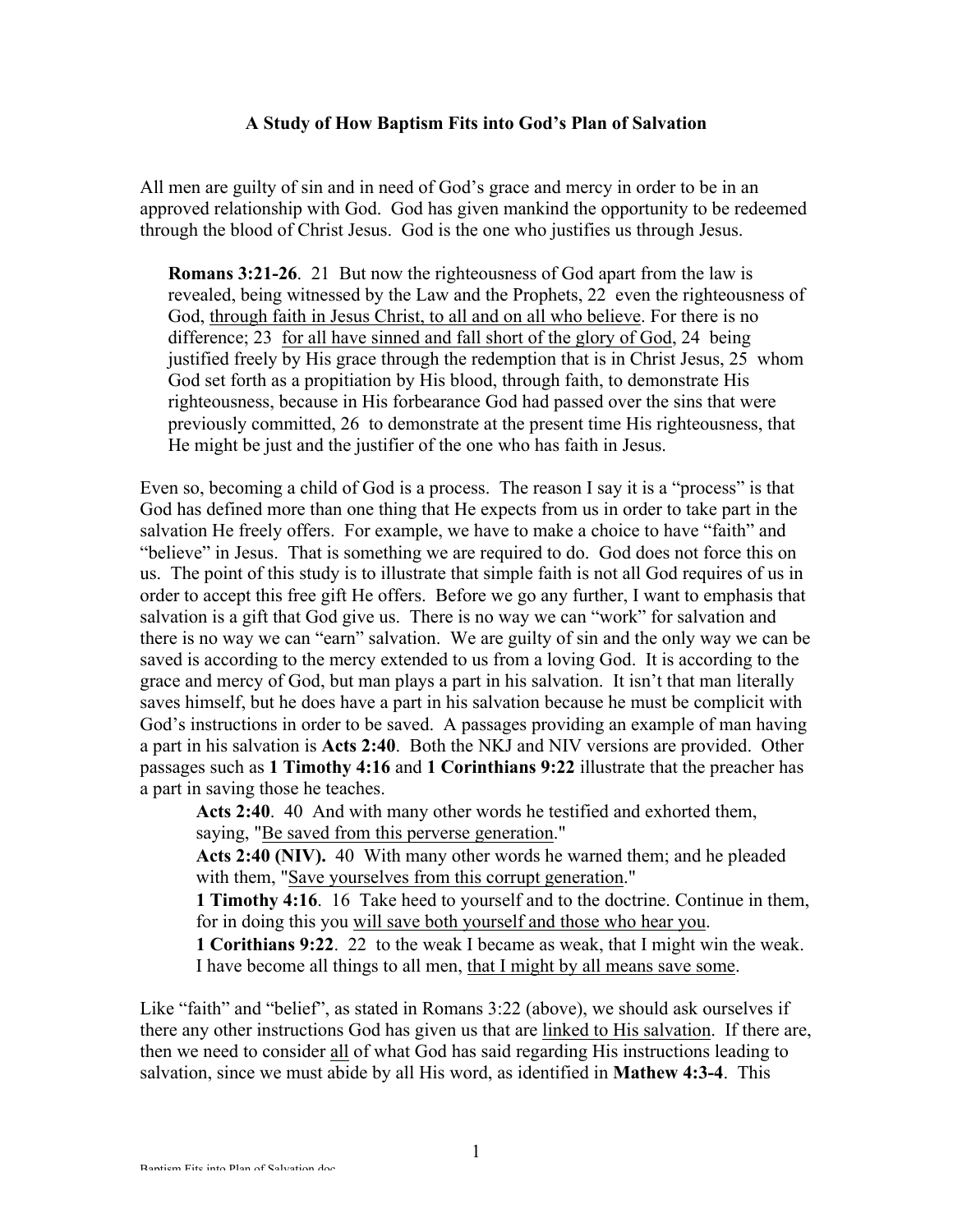passage is when Jesus had been fasting in the wilderness for 40 day and He was being tempted by Satan.

> **Matthew 4:3-4**. 3 Now when the tempter came to Him, he said, "If You are the Son of God, command that these stones become bread." 4 But He answered and said, "It is written, 'Man shall not live by bread alone, but by every word that proceeds from the mouth of God.'"

The objective of this paper is to illustrate that God associates more than simple faith with salvation, and therefore, requires more than simple faith for Him to bestow the gift of salvation upon us. Along with faith, God also associates repentance, confession, "calling on the name of the Lord", and baptism with salvation and/or the forgiveness of sins, which is effectively the same thing. The point I am trying to communicate is that all of these are all equally important to salvation since God identifies them with salvation. The next few sections provide passages along with discussion to substantiate this position.

# **Faith / Belief**

Faith is the most obvious of God's instructions that is required in order to be saved. It is the first step after someone hears the gospel. If someone does not believe, they will have no desire to follow any of God's instructions. It is the primary ingredient that makes everything come together. In a "nut shell", the process of obtaining faith goes like this. Someone must hear the gospel message, realize they are lost because of their sin that separates them from God, and believe that the blood of Jesus is the solution that brings them into a covenant relationship with God. There are several passages that indicated that "belief / faith" are associated with being saved. We will only look at a couple since most all would agree with this point.

**Romans 10:8-11**. 8 But what does it say? "The word is near you, in your mouth and in your heart" (that is, the word of **faith** which we preach): 9 that if you confess with your mouth the Lord Jesus and **believe** in your heart that God has raised Him from the dead, you will be saved. 10 For with the heart one believes unto righteousness, and with the mouth confession is made unto salvation. 11 For the Scripture says, "Whoever **believes** on Him will not be put to shame."

**Hebrews 10:38-39**. 38 Now the just shall live by faith; But if anyone draws back, My soul has no pleasure in him." 39 But we are not of those who draw back to perdition, but of those who **believe** to the saving of the soul.

Belief / faith is more than a mental understanding. The type of belief God expects from us is one that motivates us to action. Without going into to much detail, consider the following passages that illustrate God's expectation that we act on our faith.

**James 2:14-22**. 14 What does it profit, my brethren, if someone says he has faith but does not have works? Can faith save him? 15 If a brother or sister is naked and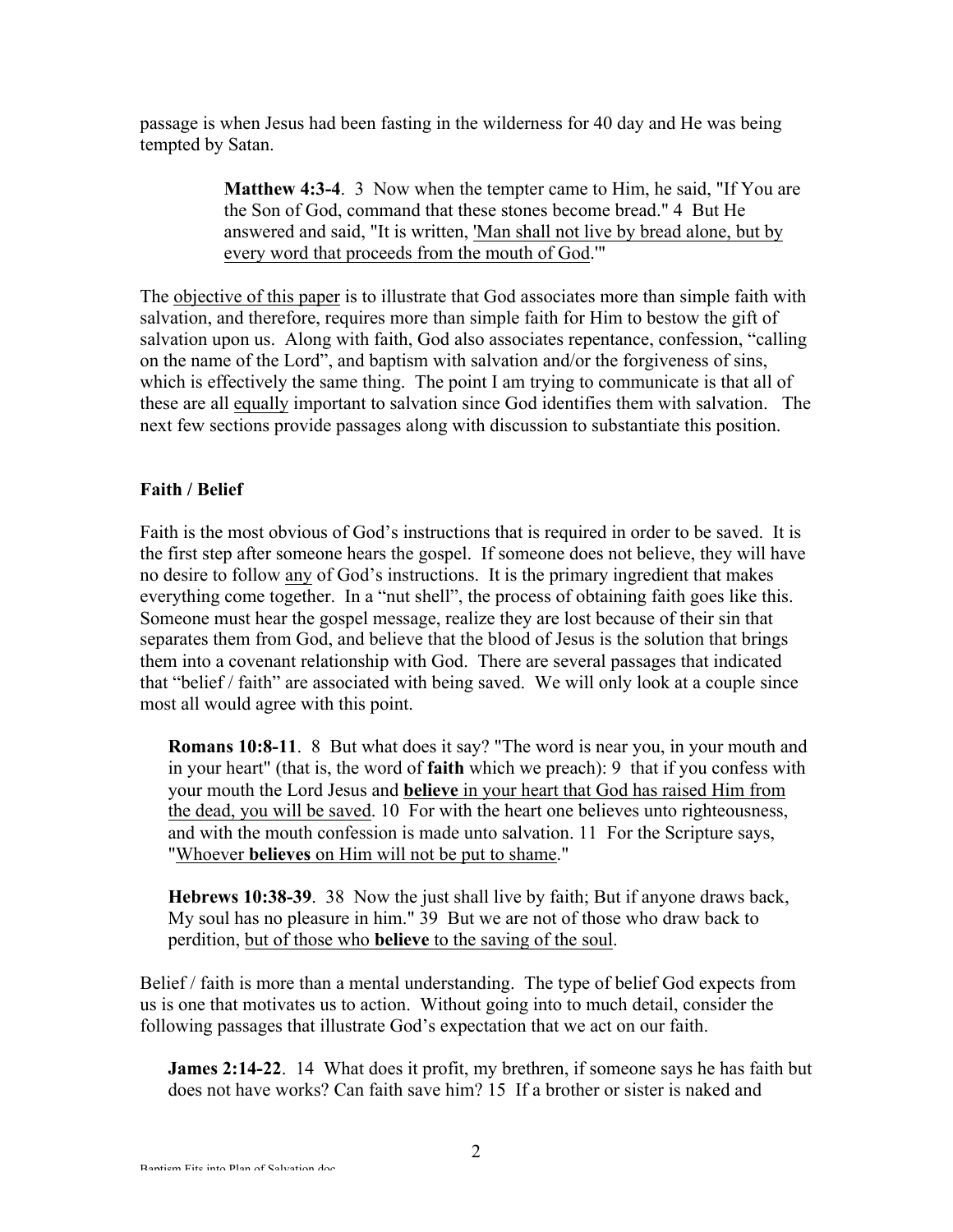destitute of daily food, 16 and one of you says to them, "Depart in peace, be warmed and filled," but you do not give them the things which are needed for the body, what does it profit? 17 Thus also faith by itself, if it does not have works, is dead. 18 But someone will say, "You have faith, and I have works." Show me your faith without your works, and I will show you my faith by my works. 19 You believe that there is one God. You do well. Even the demons believe; and tremble! 20 But do you want to know, O foolish man, that faith without works is dead? 21 Was not Abraham our father justified by works when he offered Isaac his son on the altar? 22 Do you see that faith was working together with his works, and by works faith was made perfect?

**John 14:15**. 15 "If you love Me, keep My commandments.

This simply helps us understand that "faith" or "belief" in God is more than simply saying "I believe". These passages define our "faith" as a life changing force that prompts us to serve. The "works" identified in James 2 is not about "perfect works", but works that demonstrate ones faith.

## **Repentance**

Repentance is a change of mind that leads to a change in our lives. When we repent, we change our mind about the way we have conducted ourselves when we lived in sin and we strive not to act that way any longer. When we change our minds about sin, we resist it instead of giving in to it. I'm not saying we will be "perfect" in the sense that we will never sin, but that we are striving to be righteous and relying on the strength of Christ to help us overcome. There are several passages that emphasize the necessity for us to repent if we are going to serve God. The following passages emphasize the necessity of repentance with respect to "not perishing" and "forgiveness".

**Luke 13:1-5**. 1 There were present at that season some who told Him about the Galileans whose blood Pilate had mingled with their sacrifices. 2 And Jesus answered and said to them, "Do you suppose that these Galileans were worse sinners than all other Galileans, because they suffered such things? 3 "I tell you, no; but unless you repent you will all likewise perish. 4 "Or those eighteen on whom the tower in Siloam fell and killed them, do you think that they were worse sinners than all other men who dwelt in Jerusalem? 5 "I tell you, no; but unless you **repent** you will all likewise perish."

Simply stated, Luke 13:1-5 identifies that those who don't repent will perish.

**Acts 2:36-38**. 36 "Therefore let all the house of Israel know assuredly that God has made this Jesus, whom you crucified, both Lord and Christ." 37 Now when they heard this, they were cut to the heart, and said to Peter and the rest of the apostles, "Men and brethren, what shall we do?" 38 Then Peter said to them, "**Repent**, and let every one of you be baptized in the name of Jesus Christ for the remission of sins: and you shall receive the gift of the Holy Spirit.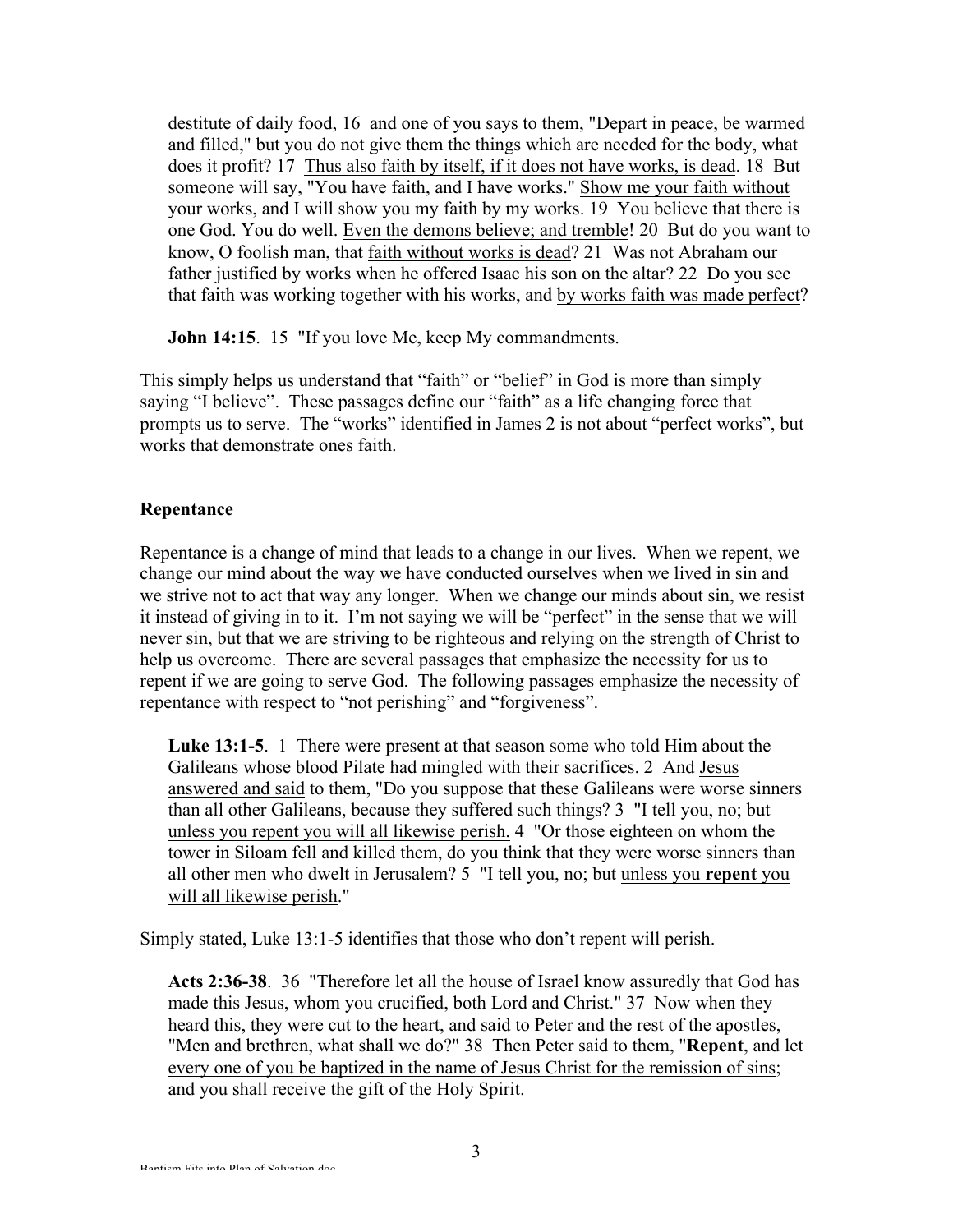Acts 2:38 associates repentance with baptism as being "*for the remission of sins*". The people already believed when they asked "*what shall we do*". Now Peter gives them further instruction on what they need to do in order to receive the forgiveness of their sins.

**Acts 3:17-21**. 17 "Yet now, brethren, I know that you did it in ignorance, as did also your rulers. 18 "But those things which God foretold by the mouth of all His prophets, that the Christ would suffer, He has thus fulfilled. 19 "**Repent** therefore and be converted, that your sins may be blotted out, so that times of refreshing may come from the presence of the Lord, 20 "and that He may send Jesus Christ, who was preached to you before, 21 "whom heaven must receive until the times of restoration of all things, which God has spoken by the mouth of all His holy prophets since the world began.

Acts 3:19 associates repentance with conversion so our sins may be blotted out.

**Summary**: Those taught the gospel are told to repent in order that their sins may be forgiven (or blotted out). This is required in order to be saved.

### **Confession**

Confessing Jesus as our Savior is more than simply saying the words. It reflects what is truly in the heart so that we are not ashamed to tell others that Jesus is our Lord. In Matthew 10:32-33, Jesus said:

**Matthew 10:32-33**. 32 "Therefore whoever **confesses** Me before men, him I will also **confess** before My Father who is in heaven. 33 "But whoever denies Me before men, him I will also deny before My Father who is in heaven.

Jesus will treat us the same way we treat Him. If we fail to "confess" Jesus before men, He will deny us before the Father. Jesus is man's advocate, going to the Father on our behalf regarding our sin (**1 John 2:1**). If man does not confess Jesus, Jesus will not serve as man's advocate regarding our sin. Believing in Jesus is not enough. In Jesus' day, there were those who believed, but would not confess Jesus because they feared man and loved the praise of man more than the praise of God (**John 12:42-43**).

 **1 John 2:1**. 1 My little children, these things I write to you, so that you may not sin. And if anyone sins, we have an Advocate with the Father, Jesus Christ the righteous.

**John 12:42-43**. 42 Nevertheless even among the rulers many believed in Him, but because of the Pharisees they did not **confess** Him, lest they should be put out of the synagogue; 43 for they loved the praise of men more than the praise of God.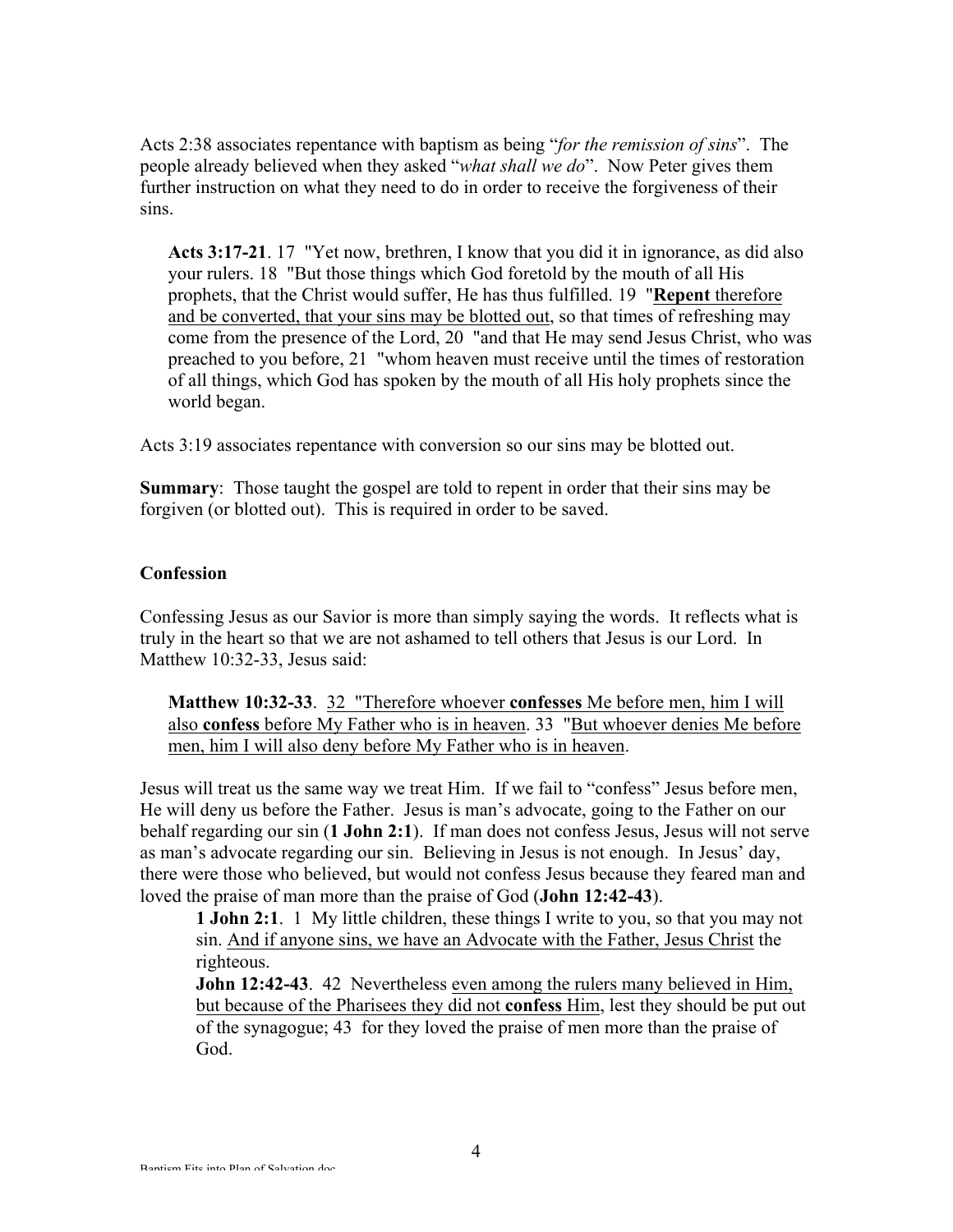The next passage we'll consider is Romans 10:8-11. This passage associates confession with belief as a condition to salvation.

**Romans 10:8-11**. 8 But what does it say? "The word is near you, in your mouth and in your heart" (that is, the word of faith which we preach): 9 that if you **confess** with your mouth the Lord Jesus and believe in your heart that God has raised Him from the dead, you will be saved. 10 For with the heart one believes unto righteousness, and with the mouth **confession** is made unto salvation. 11 For the Scripture says, "Whoever believes on Him will not be put to shame."

The next passage we'll consider is 1 John 1:7-10. This passage identifies that confession of sin is a condition for forgiveness and cleansing.

**1 John 1:7-10.** 7 But if we walk in the light as He is in the light, we have fellowship with one another, and the blood of Jesus Christ His Son cleanses us from all sin. 8 If we say that we have no sin, we deceive ourselves, and the truth is not in us. 9 If we **confess** our sins, He is faithful and just to forgive us our sins and to cleanse us from all unrighteousness. 10 If we say that we have not sinned, we make Him a liar, and His word is not in us.

**Summary:** Our confession of Jesus is a condition to the forgiveness of our sins, which is required for our salvation.

### **Calling on the Name of the Lord**

There are two passages that use the phrase "call on the name of the Lord" in relation to salvation or in conjunction with the forgiveness of sins, which is effectively the same.

**Acts 2:21.** 21 And it shall come to pass That whoever calls on the name of the LORD Shall be saved.'

**Acts 22:16**. 16 'And now why are you waiting? Arise and be baptized, and wash away your sins, calling on the name of the Lord.'

What does it mean to "call on the name of the Lord"? Like confession, it is more than saying the words. It is much like confession where we acknowledge Jesus as our Savior. It possesses a sense of reliance on God. If we are going to call on Him, there must be an expectation that He will, and can help. Salvation comes through the blood of Christ, so there must be an understanding of Jesus' sacrifice, which is what cleanses us from our sins. "Calling on the name of the Lord" requires that we understand the gospel story. It is our way of appealing to God for help.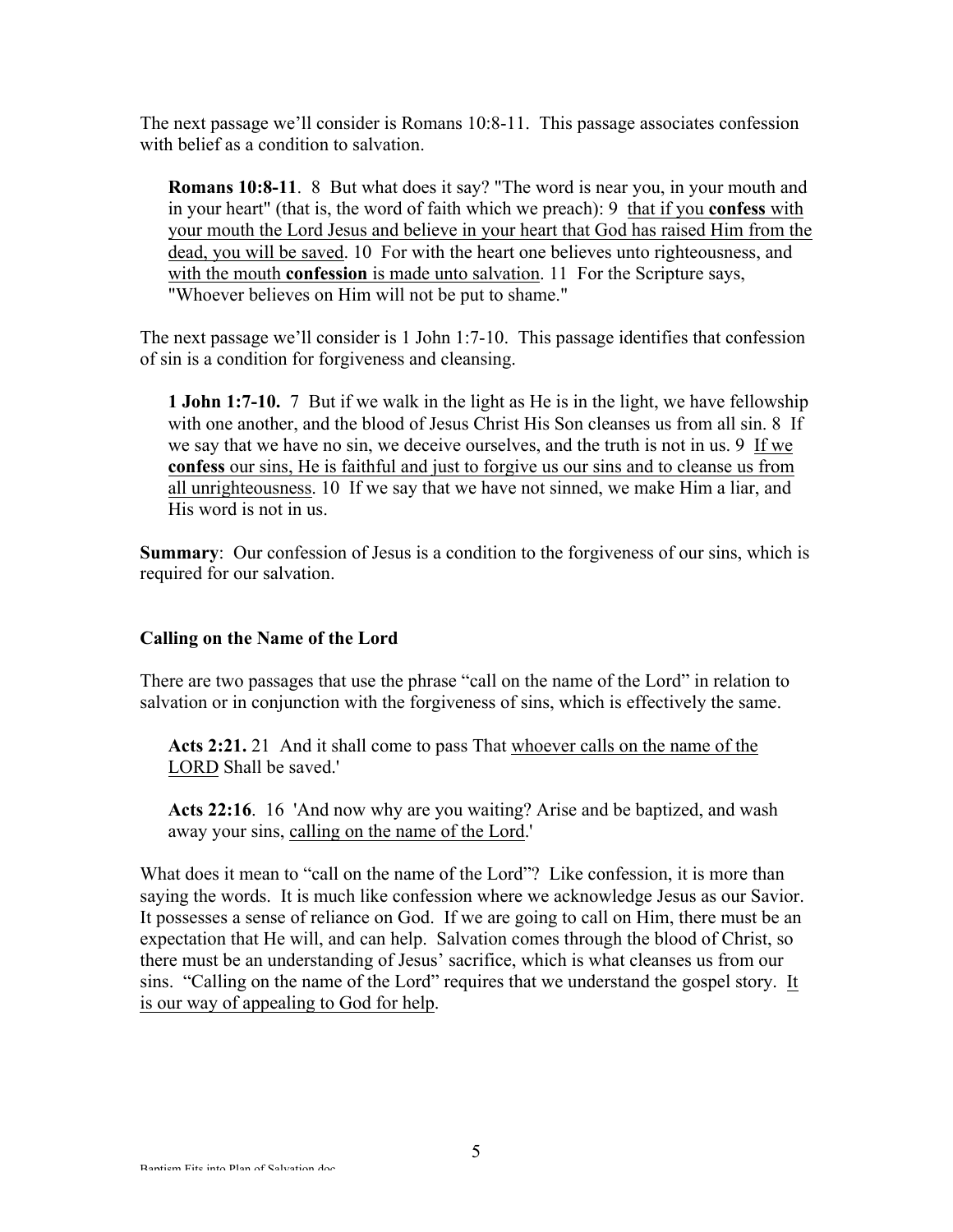## **Baptism**

There are several passages in the New Testament that refer to baptism. Most people acknowledge that New Testament Christians took part in baptism. The question is not whether man should be baptized, but whether the waters of baptism have any affect on our salvation. Does the New Testament relate "baptism" to salvation or the forgiveness of sins, which is a condition for salvation?

## **Baptism Related Passages**

After Jesus had been resurrected from the dead, he met with His disciples to comfort them and teach them what they should do as they continued in His ministry; they were to teach the gospel of Jesus Christ to the world. In **Mark 16:15-16** Jesus tells the apostles:

**Mark 16:15-16.** 15 And He said to them, "Go into all the world and preach the gospel to every creature. 16 "He who believes and is baptized will be saved; but he who does not believe will be condemned.

Jesus is instructing his disciples to teach the gospel. Verse 16 identifies the results the apostles will see from those who hear their teaching. Those who will be "*saved*" are the ones "*who believes and is baptized".* Both **belief** and **baptism** are associated with salvation. Both are equal regarding the associated result of being "saved". For someone to "not" be saved, it only requires that the one who hears, "not believe". As we mentioned on page 2 of this discussion,

*"Faith is the most obvious of God's instructions that is required in order to be His child. It is the first step. If someone does not believe, they will have no desire to follow any of God's instructions. It is the primary ingredient that makes everything come together."*

In Mark 16:15-16, God tells us what those who hear the gospel need to do in order to be saved, which is belief and baptism.

The next passage we will consider is **1 Peter 3:18-20**.

**1 Peter 3:18-22**. 18 For Christ also suffered once for sins, the just for the unjust, that He might bring us to God, being put to death in the flesh but made alive by the Spirit, 19 by whom also He went and preached to the spirits in prison, 20 who formerly were disobedient, when once the Divine longsuffering waited in the days of Noah, while the ark was being prepared, in which a few, that is, eight souls, were saved through water. 21 There is also an antitype which now saves us; **baptism** (not the removal of the filth of the flesh, but the answer of a good conscience toward God), through the resurrection of Jesus Christ, 22 who has gone into heaven and is at the right hand of God, angels and authorities and powers having been made subject to Him.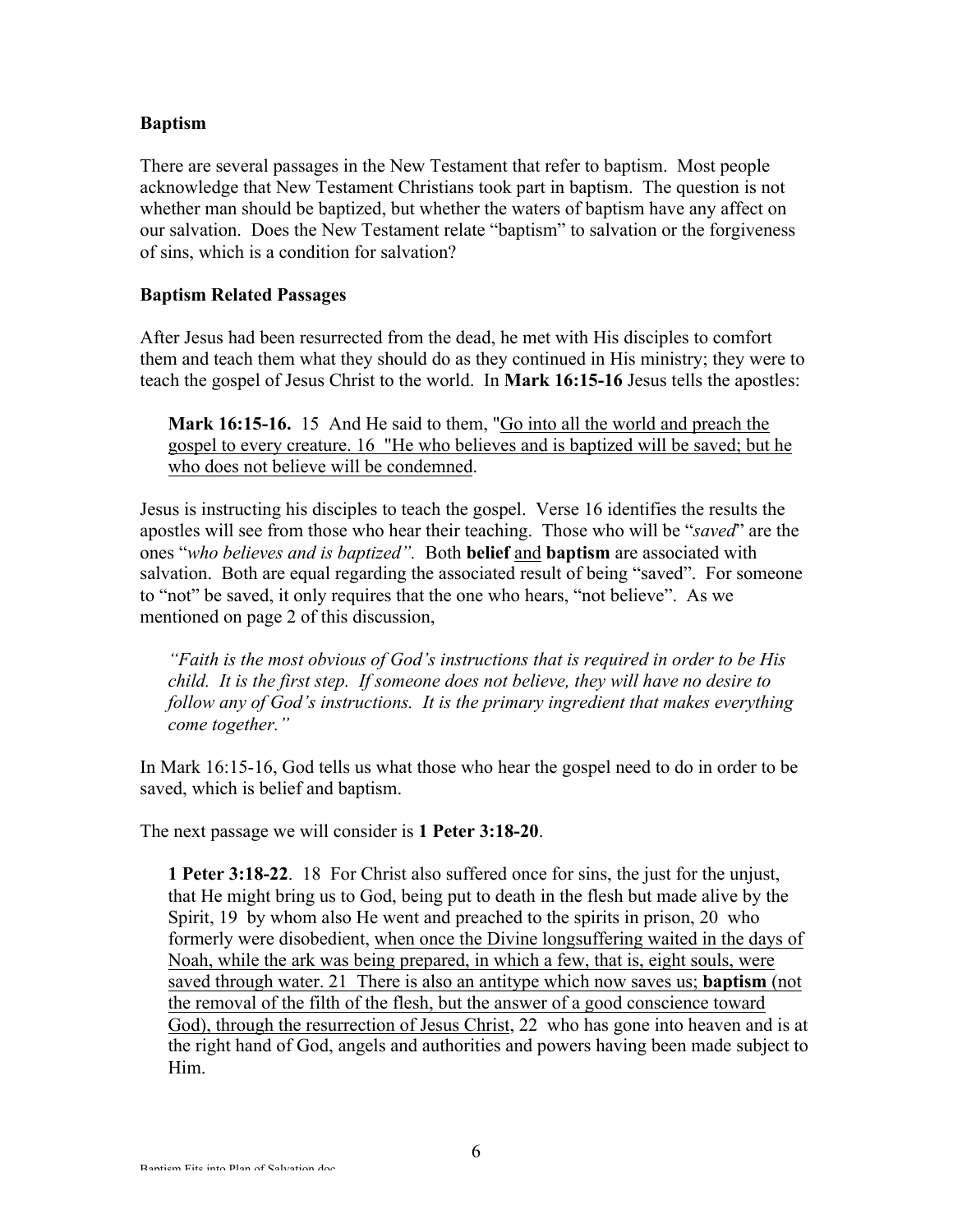1 Peter 3:18 teaches the message of the gospel in a "nut shell": Jesus' death and resurrection makes our relationship with God possible. The key to our discussion lies in verses 20-21 beginning with the comparison made to "the days of Noah" regarding the saving of the eight souls through water. To explain the context of this passage, we will go back to the account of Noah in the book of Genesis.

**Genesis 6:5-8**. 5 Then the LORD saw that the wickedness of man was great in the earth, and that every intent of the thoughts of his heart was only evil continually. 6 And the LORD was sorry that He had made man on the earth, and He was grieved in His heart. 7 So the LORD said, "I will destroy man whom I have created from the face of the earth, both man and beast, creeping thing and birds of the air, for I am sorry that I have made them." 8 But Noah found grace in the eyes of the LORD.

Genesis 6:5-7 identifies that the wickedness of man was so great, that God decided to destroy the earth. His method of destruction was the flood. As we continue to read the story, the only people that survived the flood were Noah and his family because of Noah was righteous (**Genesis 7:1**) and found grace in the eyes of the Lord.

> **Genesis 7:1** Then the LORD said to Noah, "Come into the ark, you and all your household, because I have seen that you are righteous before Me in this generation.

The wickedness of the world is the reason God destroyed the earth. 1 Peter 3:20 references this event: "*in the days of Noah, while the ark was being prepared, in which a few, that is, eight souls, were saved through water*." We need to ask ourselves, how were these eight souls "*saved through water*". This account in Genesis actually associates multiple things to Noah's salvation. Genesis 6:8 identifies that "*Noah found grace in the eyes of the Lord*". So, God's grace saved Noah. As we read the story, we see that the ark saved Noah from the flooding waters. So the ark also had a part in saving Noah. 1 Peter 3:20 says they "*were saved through water".* To understand how those eight souls were "*saved through water*", let's ask ourselves, "What was the purpose of the water?" The purpose of the water was to "*destroy from under heaven all flesh in which is the breath of life*" (Genesis 6:17) and this was because of the wickedness/sinfulness of man. When the water destroyed mankind, it destroyed the sinfulness and wickedness in the world. Noah and his family were saved from being exposed to the sinfulness and wickedness that was before them day after day. Noah and his family "*were saved through water"* because the water took away the incredible amount of sinfulness that was in the world.

Understanding this comparison is important because Noah being "*saved through water*" is compared to how baptism saves us (3:21). Here is the passage again beginning with the comparison.

**1 Peter 3:20-22**. … when once the Divine longsuffering waited in the days of Noah, while the ark was being prepared, in which a few, that is, eight souls, were saved through water. 21 There is also an antitype which now saves us; **baptism** (not the removal of the filth of the flesh, but the answer of a good conscience toward God),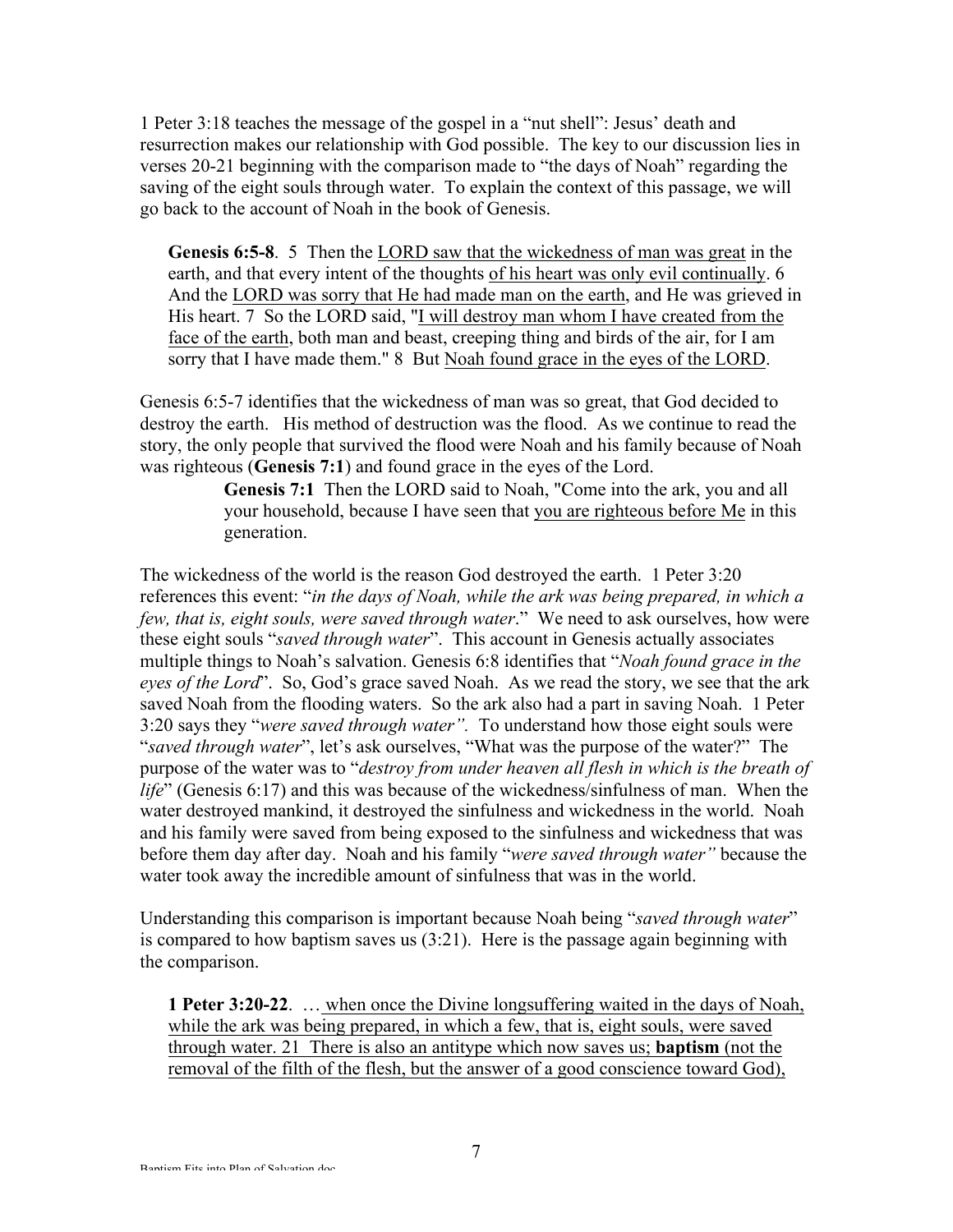through the resurrection of Jesus Christ, 22 who has gone into heaven and is at the right

Simply stated, the waters of baptism saves those who believe in Jesus in the same manner as the water saved Noah. In the same way that God used water to take evilness out of the world in the days of Noah, God uses the waters of baptism to take away the sin that stains our lives. Verse 21, in the New King James version, uses the term "antitype", which is not a word we use very often today. To help us better understand this term, the NIV and King James versions are below along with a definition of the Greek term for "antitype" from Strong's Concordance.

**1 Peter 3:21. (NIV)** 21 and this water symbolizes baptism that now saves you also- not the removal of dirt from the body but the pledge of a good conscience toward God. It saves you by the resurrection of Jesus Christ,

**1 Peter 3:21. (King James)** 21 The like figure whereunto even baptism doth also now save us (not the putting away of the filth of the flesh, but the answer of a good conscience toward God,) by the resurrection of Jesus Christ:

**Antitype** – 499. antitupon, an-teet'-oo-pon; neut. of a comp. of G473 and G5179; corresponding ["an titype"], i.e. a representative, counterpart:--(like) figure (whereunto).

From 1 Peter 3:20-22, we understand that the illustration of "Noah being saved through water" represents baptism that saves those who desire to follow Christ, according to His resurrection. The parenthetical comment in verse 21 identifies that this baptism (which is in water) is not for the purpose of removing dirt from the flesh (like a bath), but it is the way we appeal to God as an "answer" or "pledge" of what is in our hearts. This comparison identifies that water baptism has a part in our salvation in the same way the water saved Noah. The flood waters in the days of Noah removed wickedness and sin from the earth. The waters of baptism for the Christian also "save" and it can only "save" if it also plays a part in removing sin from the lives of those who have a good conscience toward God. In the same way that God's grace saved Noah, God's grace saves us today by the blood of Christ. God used the ark to save Noah also. God uses his message as well as messengers to save us as they preached His word. God also saved Noah through the waters of the flood. God also saves us through the waters of baptism. It isn't that there is anything special in the water nor is there any boasting we can do of ourselves because we are baptized. It is simply a method God chose to use in order to extend His grace to us.

The next passage we will consider is **Acts 2:36-39**. This passage is the conclusion of the first gospel sermon that took place on the day of Pentecost after the apostles received the Holy Spirit in the form of miraculous gifts, specifically, speaking in tongues.

**Acts 2:36-39**. 36 "Therefore let all the house of Israel know assuredly that God has made this Jesus, whom you crucified, both Lord and Christ." 37 Now when they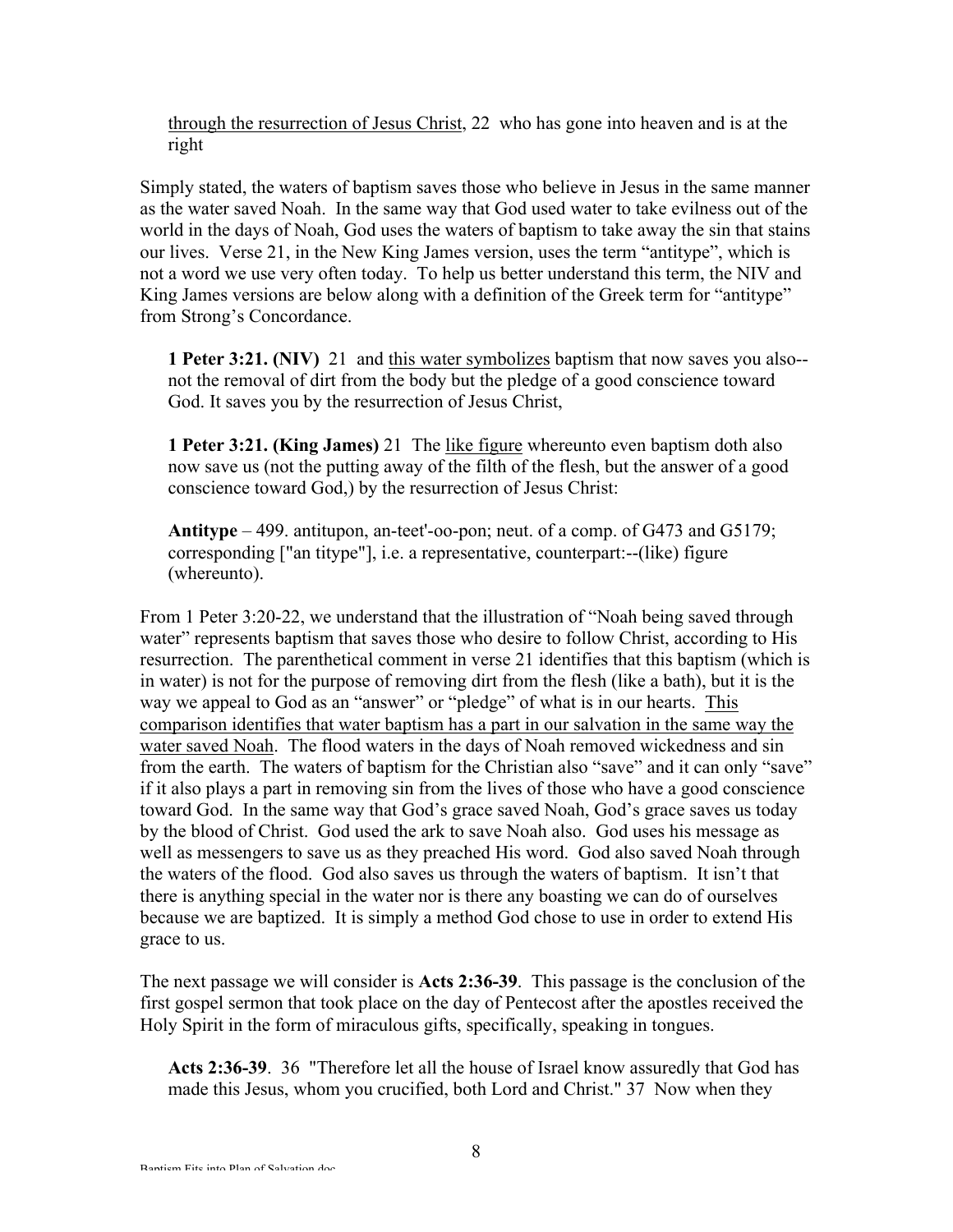heard this, they were cut to the heart, and said to Peter and the rest of the apostles, "Men and brethren, what shall we do?" 38 Then Peter said to them, "Repent, and let every one of you be **baptized** in the name of Jesus Christ for the remission of sins; and you shall receive the gift of the Holy Spirit. 39 "For the promise is to you and to your children, and to all who are afar off, as many as the Lord our God will call." 40 And with many other words he testified and exhorted them, saying, "Be saved from this perverse generation." 41 Then those who gladly received his word were **baptized**; and that day about three thousand souls were added to them.

At the conclusion of the sermon, the Jews were "*cut to the heart*" (2:37) by the message that was preached. The message affected them and they believed it enough to ask the apostles "*what shall we do?"* (2:37). Peter responds that every one of them were to "*repent*" and "*be baptized in the name of Jesus Christ for the remission of sins*" (2:38). Notice the reason they were to "repent" and "be baptized". It was so their sins could be "remitted", which is to be forgiven. We mentioned this passage earlier with respect to repentance and the conclusion is the same for baptism. The remission of sins is tied to "baptism". In order to be saved, our sins have to be forgiven. If we still have sin accounted toward us, we are not in a saved relationship with God. To "remit" sin is to be forgiven of those sins. Below is the definition from Strong's Concordance of the term "remission" found in Acts 2:38.

**Remission** – 859. aphesis, af'-es-is; from G863; freedom; (fig.) pardon:--deliverance, forgiveness, liberty, remission.

Acts 2:38 states that baptism (as well as repentance) are to be performed by the believer in order to have his sins forgiven. So, baptism plays a part in salvation because it is identified as something that needs to be done in order to have the forgiveness of sins.

The next passage we will consider is **Acts 22:6-16**. Preceding this passage, the Jews are angry with Paul and are about to literally tear him apart in the temple. Paul was saved by the Roman guards and he requested an opportunity to speak to the people. In his discourse with the Jews, Paul tells them about his journey to Damascus when he was persecuting Christians. He tells of being struck down on the road by a bright light and his conversation with Jesus.

**Acts 22:12-16**. 6 "Now it happened, as I journeyed and came near Damascus at about noon, suddenly a great light from heaven shone around me. 7 "And I fell to the ground and heard a voice saying to me, 'Saul, Saul, why are you persecuting Me?' 8 "So I answered, 'Who are You, Lord?' And He said to me, 'I am Jesus of Nazareth, whom you are persecuting.' 9 "And those who were with me indeed saw the light and were afraid, but they did not hear the voice of Him who spoke to me. 10 "So I said, 'What shall I do, Lord?' And the Lord said to me, 'Arise and go into Damascus, and there you will be told all things which are appointed for you to do.' 11 "And since I could not see for the glory of that light, being led by the hand of those who were with me, I came into Damascus. 12 "Then a certain Ananias, a devout man according to the law, having a good testimony with all the Jews who dwelt there, 13 "came to me;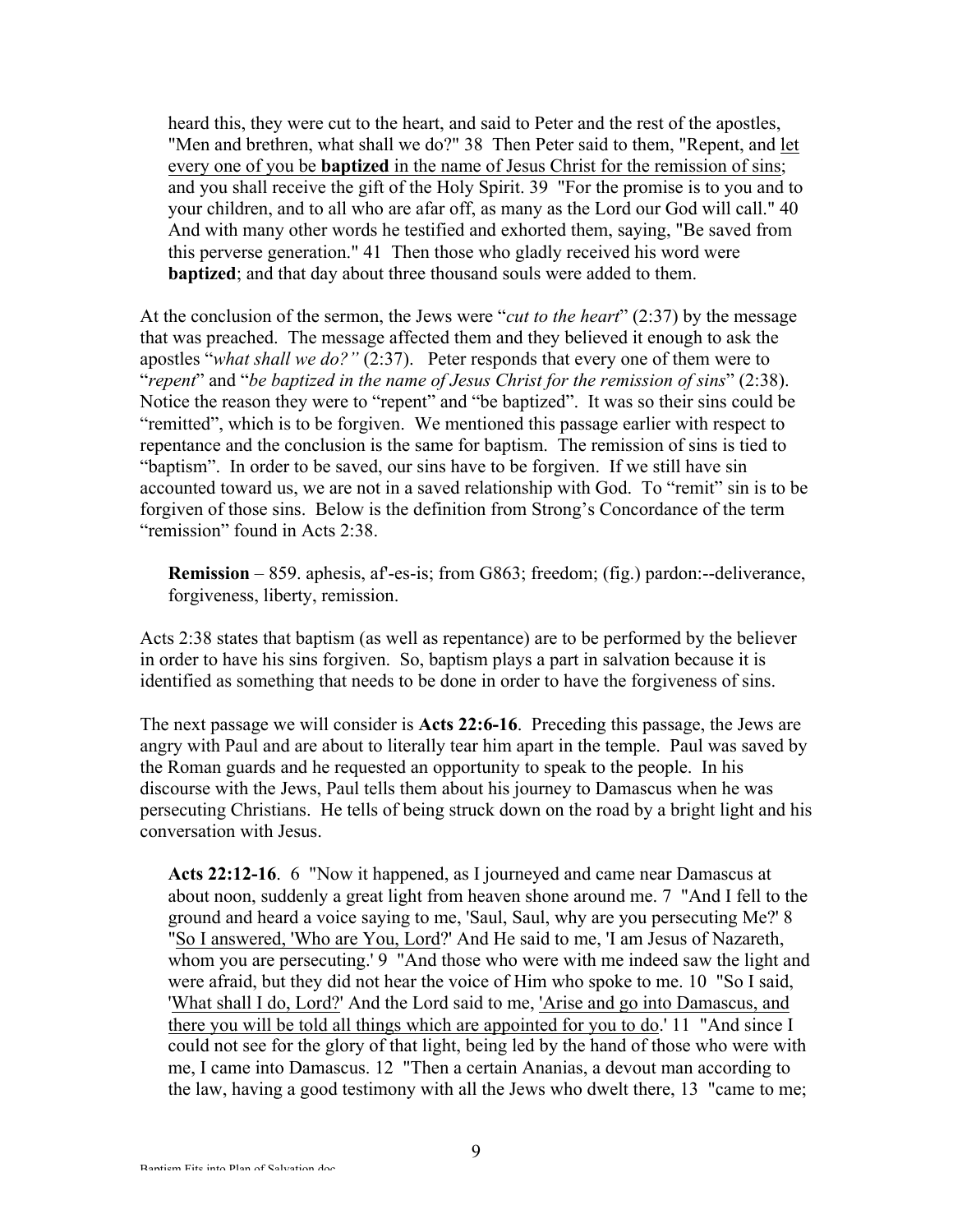and he stood and said to me, 'Brother Saul, receive your sight.' And at that same hour I looked up at him. 14 "Then he said, 'The God of our fathers has chosen you that you should know His will, and see the Just One, and hear the voice of His mouth. 15 'For you will be His witness to all men of what you have seen and heard. 16 'And now why are you waiting? Arise and be **baptized**, and wash away your sins, calling on the name of the Lord.'

Jesus tells Paul that Paul has been persecuting Him (22:7-9). After the conversation, Paul asks "*What shall I do, Lord*?" (22:10) and Paul follows the instructions given by Jesus, which is to go into the city where he will be told what he needs to do. To begin with, Paul realizes he needs to do something. He has been convicted by his experience with Jesus on the road to Damascus and he is ready to act on that conviction. Secondly, he addresses Jesus as "Lord". This indicates that Paul believed the one addressing him was worthy of respect and after learning it was Jesus, he continued to refer to Him as Lord. This is a change of heart since Paul was persecuting Christians. Notice, that Jesus did not really answer Paul's question by telling him what to do. Jesus told Paul to *"go into Damascus, and there you will be told all things which are appointed for you to do".* Paul then, not only followed Jesus' instruction, but when he got to the city, he prayed and fasted for 3 days (Acts 9:9-11). Paul's actions clearly indicate that he "believed" in Jesus and was waiting for the instruction Jesus told Paul he would receive. God then sends Ananias to tell Paul what he needs to do. Ananias tells Paul that God has selected him for a special mission, to *"be His witness to all men".* Ananias then tells Paul in verse 22:16, *"And now why are you waiting? Arise and be baptized, and wash away your sins, calling on the name of the Lord."* Paul already believed in Jesus while on the road to Damascus. Not only did he believe, but he followed Jesus' instruction to go into the city and wait for further instruction. He did this prayerfully and with fasting. Even so, Paul was still in a position where he needed his sins to be washed away. Paul still had his sin, even after his experience with Jesus on the road to Damascus. Ananias tells Paul to stop waiting and to wash away his sins by being baptized. In doing so, he would be calling on the name of the Lord. Paul's submission to the instruction to be baptized culminates Paul's appeal to God for the forgiveness of sins. Having our sins forgiven is synonymous with salvation.

The next passage we will consider is **Romans 6:1-6**. This passage parallels baptism with the death of Jesus and His burial.

**Romans 6:1-6**. 1 What shall we say then? Shall we continue in sin that grace may abound? 2 Certainly not! How shall we who died to sin live any longer in it? 3 Or do you not know that as many of us as were **baptized** into Christ Jesus were **baptized** into His death? 4 Therefore we were buried with Him through baptism into death, that just as Christ was raised from the dead by the glory of the Father, even so we also should walk in newness of life. 5 For if we have been united together in the likeness of His death, certainly we also shall be in the likeness of His resurrection, 6 knowing this, that our old man was crucified with Him, that the body of sin might be done away with, that we should no longer be slaves of sin. 7 For he who has died has been freed from sin.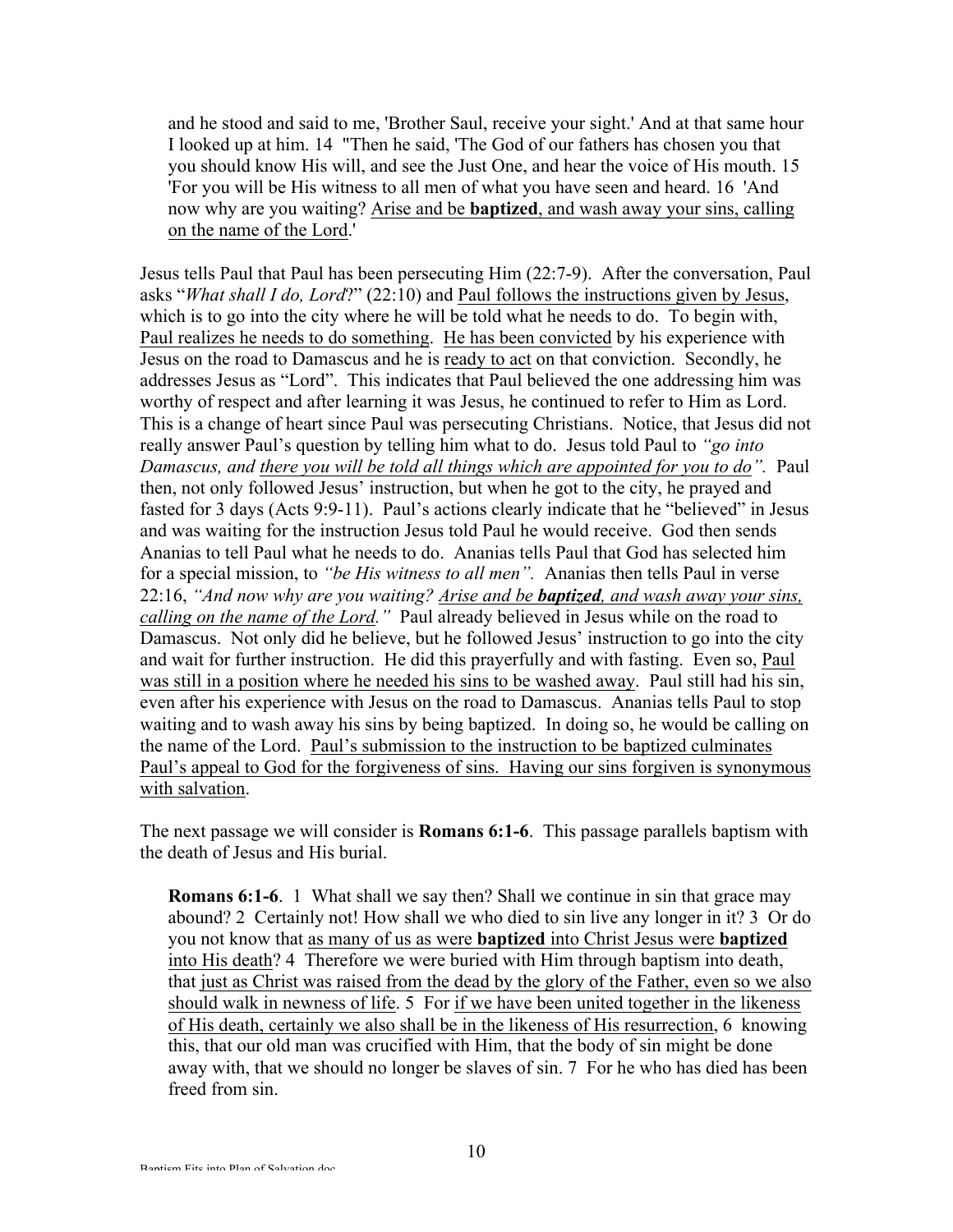Baptism is described as sharing in the death of Christ Jesus (6:3). Baptism is a burial in the same way that Christ was buried in the tomb after He died (6:4). The stated purpose of this baptism is that we may "*walk in newness of life*" (6:4). As Christ rose from the dead, we rise from our burial to *"walk in the newness of life"* (6:4)*.* This new life is associated with what follows the burial, i.e., baptism. By sharing in the *"likeness of His death"*, i.e., baptism, *"we also shall be in the likeness of His resurrection"* (6:5), i.e., salvation. The old man, the sinful man, was crucified and *"done away with*" (6:6) as part of the process that includes baptism. Baptism has all the components of salvation associated to it: newness of life, likeness of His resurrection, and the sinful man being done away with.

The next passage we will consider is **Galatians 3:22-27**. Here is some background to this passage. The book of Galatians addresses an issue regarding those who would pervert the gospel of Christ (**Galatians 1:7**). There are those who were attempting to require Christians to be circumcised, which was an Old Law requirement they felt was necessary in order to be acceptable to God. The book of Galatians addresses this problem and emphasizes that the system of "faith in Jesus Christ" supersedes the Old Law. Paul identifies that if you require someone to keep part of the law, i.e. circumcision, you would have to keep the whole law (perfectly) (**Galatians 5:3-5**). The only way salvation could be attained under the Old Law was if someone kept it perfectly, which no one could do. None of us are worthy of salvation except through the blood of Christ which was shed for our sins. Our justification comes by our faith in Jesus.

> **Galatians 1:6-7**. 6 I marvel that you are turning away so soon from Him who called you in the grace of Christ, to a different gospel, 7 which is not another; but there are some who trouble you and want to pervert the gospel of Christ.

> **Galatians 5:3-5**. 3 And I testify again to every man who becomes circumcised that he is a debtor to keep the whole law. 4 You have become estranged from Christ, you who attempt to be justified by law; you have fallen from grace. 5 For we through the Spirit eagerly wait for the hope of righteousness by faith.

Now, we'll look at Galatians 3:22-27.

**Galatians 3:22-27**. 22 But the Scripture has confined all under sin, that the promise by faith in Jesus Christ might be given to those who believe. 23 But before faith came, we were kept under guard by the law, kept for the faith which would afterward be revealed. 24 Therefore the law was our tutor to bring us to Christ, that we might be justified by faith. 25 But after faith has come, we are no longer under a tutor. 26 For you are all sons of God through faith in Christ Jesus. 27 For as many of you as were **baptized** into Christ have put on Christ.

Paul states that we "*are all sons of God through faith in Christ Jesus*" (3:26). How do we become sons of God through faith in Christ Jesus? Paul begins the next sentence (3:27) with the word "For". This signifies that what is about to be said in verse 27 is base on